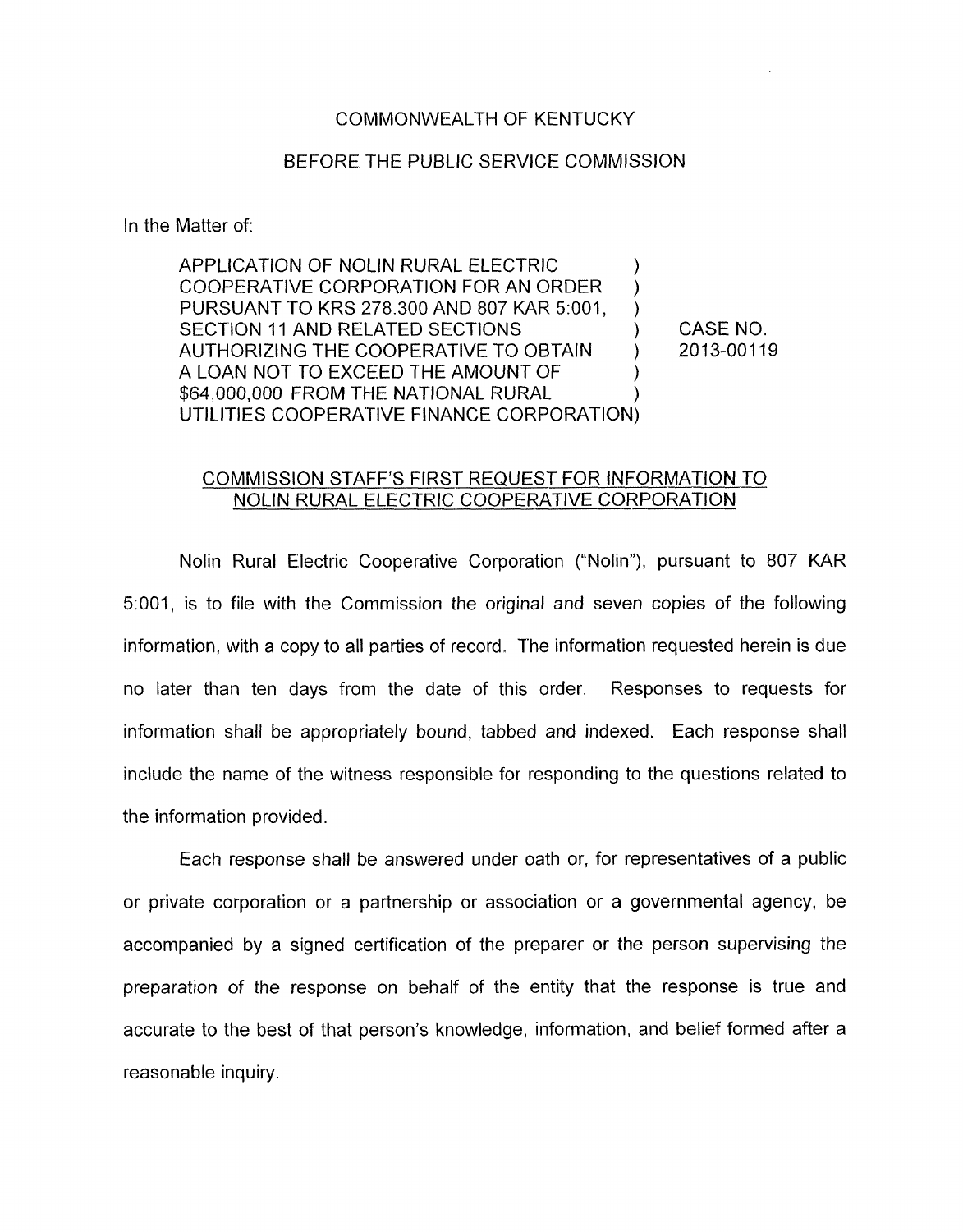Nolin shall make timely amendment to any prior response if it obtains information which indicates that the response was incorrect when made or, though correct when made, is now incorrect in any material respect. For any request to which Nolin fails or refuses to furnish all or part of the requested information, it shall provide a written explanation of the specific grounds for its failure to completely and precisely respond.

Careful attention shall be given to copied material to ensure that it is legible. When the requested information has been previously provided in this proceeding in the requested format, reference may be made to the specific location of that information in responding to this request.

1. Refer to paragraph *5* of the application in which Nolin describes the project to provide additional power generation at the Fort Knox Military Base ("Fort Knox") for which it seeks approval to borrow up to \$64,000,000.

a. State whether Nolin, Fort Knox, or a third party will assume ownership of the generation to be constructed or acquired by this project.

b. State whether Noiin, Fort Knox, or a third party will operate the generation facilities.

c. Provide a detailed description of the additional power generation project.

d. Fully describe Nolin's and Fort Knox's obligations, roles, and responsibilities in the management and decision-making process for the project.

2. Describe the assurances provided to Nolin by Fort Knox that Nolin will suffer no financial harm by entering into this loan and project agreement.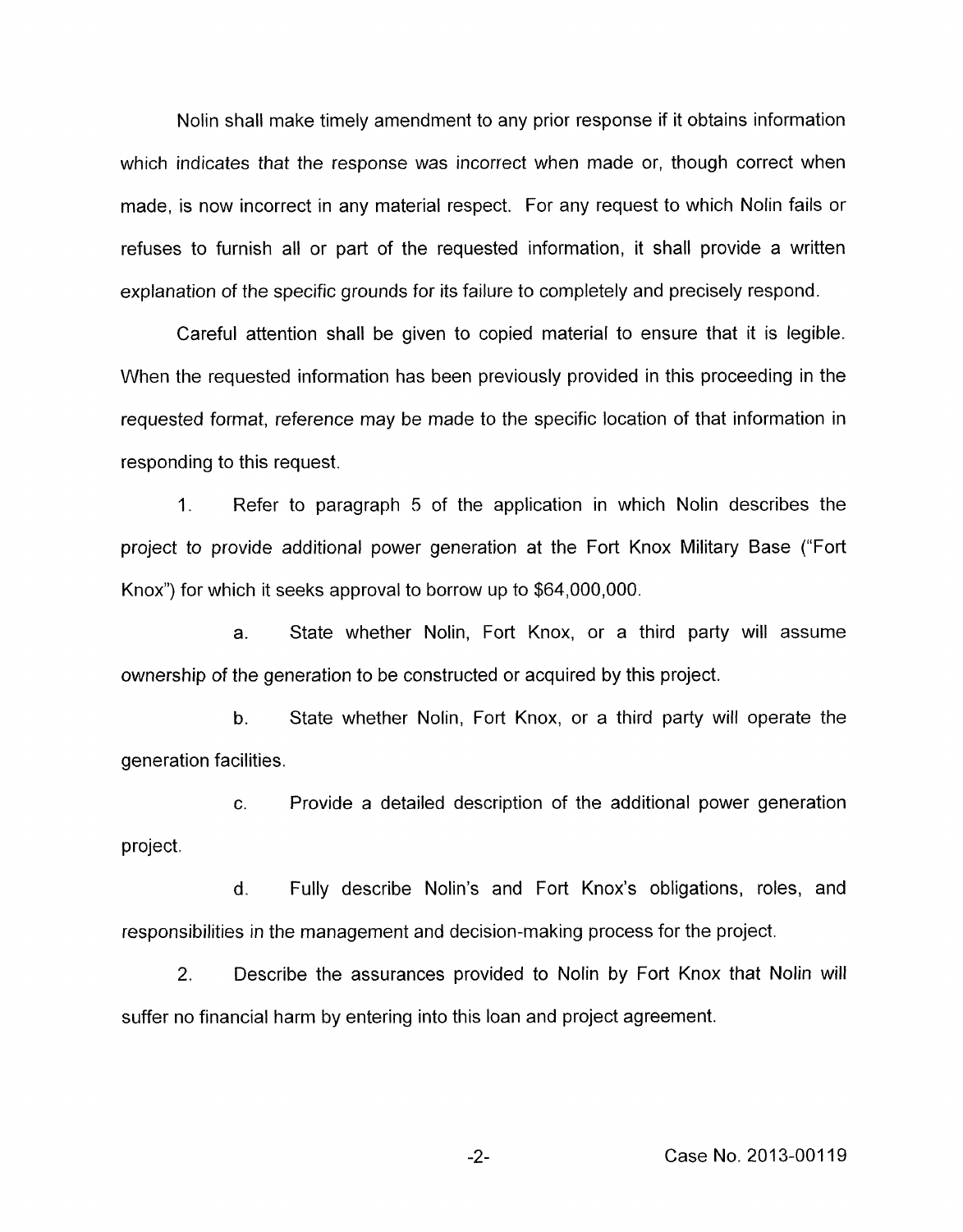**3.** Refer to Exhibit 6 of Nolin's Response to Filing Deficiencies Request which includes a journal entry showing Fort Knox's repayment of the principal amount of the loan to Nolin.

a. Provide the time frame over which Fort Knox will repay the loan principal to Nolin.

b. Describe how interest and other loan costs will be accounted for under the proposed arrangement.

**4.** When did Nolin enter into the Energy Security and Power Efficiency Project? Provide a detailed description of the project.

Jeff DeRough

Exedulive Director Public Service Commission P.O. Box 615 Frankfort, KY 40602

**APR 2 4 2013** 

cc: Parties of Record